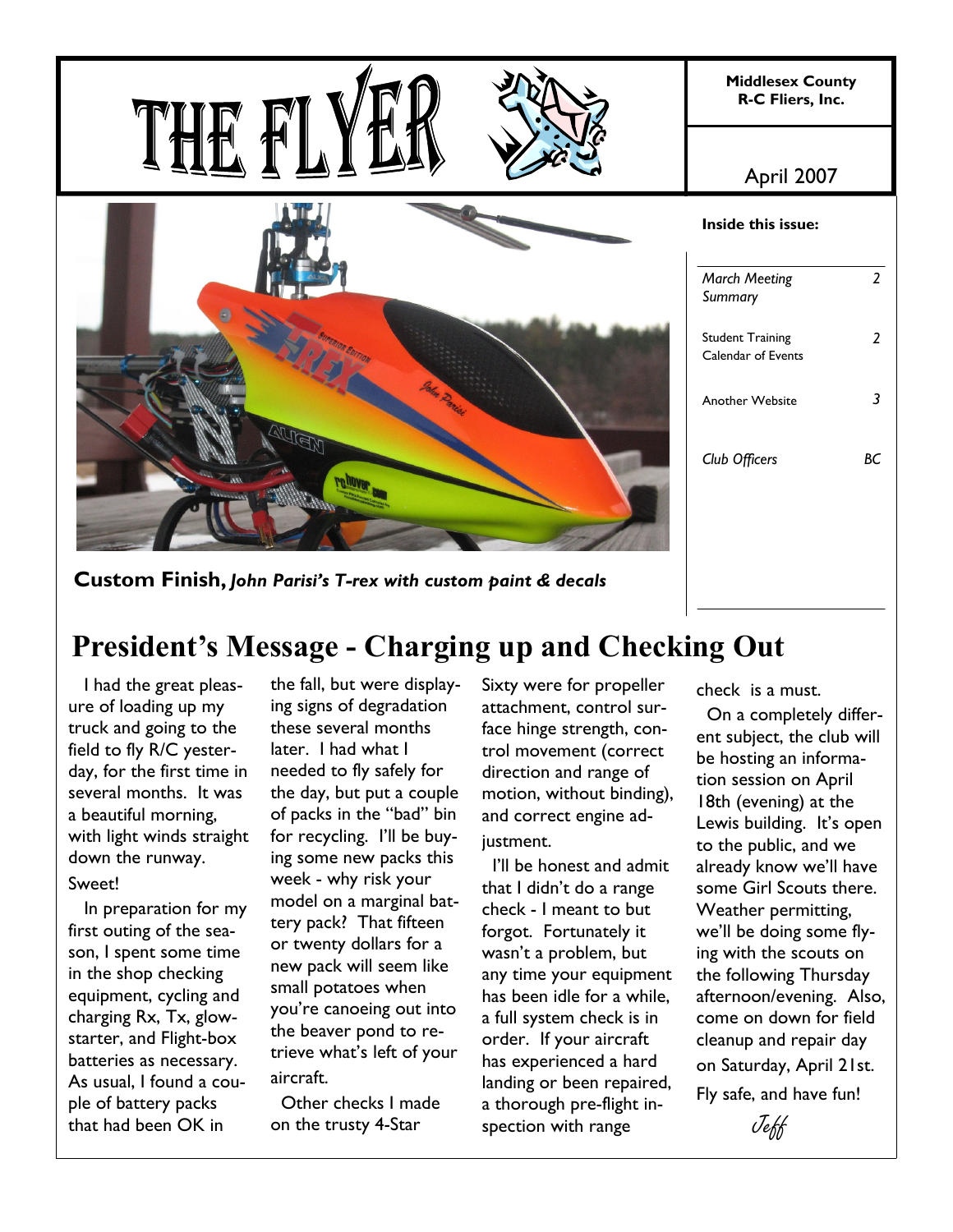# Page 2 and 2 and 2 and 2 and 2 and 2 and 2 and 2 and 2 and 2 and 2 and 2 and 2 and 2 and 2 and 2 and 2 and 2 and 2 and 2 and 2 and 2 and 2 and 2 and 2 and 2 and 2 and 2 and 2 and 2 and 2 and 2 and 2 and 2 and 2 and 2 and 2

# **March Meeting Summary**

 The March 2007 meeting had 15 members and 3 visitors in attendance. Our Treasurer again reported that we still have money in the bank. In fact, this month I noted that the beginning balance was about \$4,780 and the ending balance was around \$4,900. John mentioned that he had received \$529 in dues and paid \$398 in bills for the gifts at the Holiday party — guess income exceeded expenses, so we can have another Holiday party this coming year!

 Jeff offered some details from the January auction. The bottom line there is that we netted \$471 as our portion of the proceeds. Great work Jeff, and thanks to all of the workers who showed up to support this event.

 Other details included the following statistics: 112 Attendees 84 Auction Items

 Planning for next year started by asking for a volunteer to head the committee. Dave Varrell volunteered and he has agreed to look for the site and coordinate plans with the Burlington club.

 The remainder of the meeting focused on a discussion of several upcoming events. Flyers were passed out for the Construction Derby that has been scheduled for June 10th this year. His-

# **Flight Training Resumes**

 Question: What do you think about the early change to Daylight Savings time this year? Well, it does mean we already have the opportunity to get in some late afternoon flying time.

 Students should start making plans to meet Wednesday evenings for flight instruction. Start by contacting your instructor to see when he is available. Generally, instructors are available Wednesday afternoon until sunset. And even if it may seem a little windy stop by and someone can check out your plane and ensure that it is ready for the first training session.

tory suggests that the flyer is correct when it says you can't have more fun by attending any other event. So please mark the date on your calendar.

This year, we also  $\downarrow$ 

These projects include some repairs to the gazebo and painting the ceiling. Combined with the usual trash pick-up and routine maintenance; we're asking everyone to



**A couple of friends under the gazebo.** 

hope to have a Family-Fun Day or Open House. The July meeting and cookout date is July 11th.

 Finally, there was much discussion about the choice of dates for

our Spring Cleanup day at the field. This year, the date is Saturday, April 21st.

 The Field Committee says that there are several extra projects that need to be accomplished this year.

consider lending a hand.

 Please check your email and the club Website for any last minute changes but here are the highlights planned for this year:

### **MCRCF Calendar of Events**

**April 21st** Spring Clean-up Day at the field

**June 10th** Construction Derby Flyers are on the Website

**July 11th** Summer Meeting and Cookout at the Field

**Aug 12th** Members-Only Fun-Fly at the field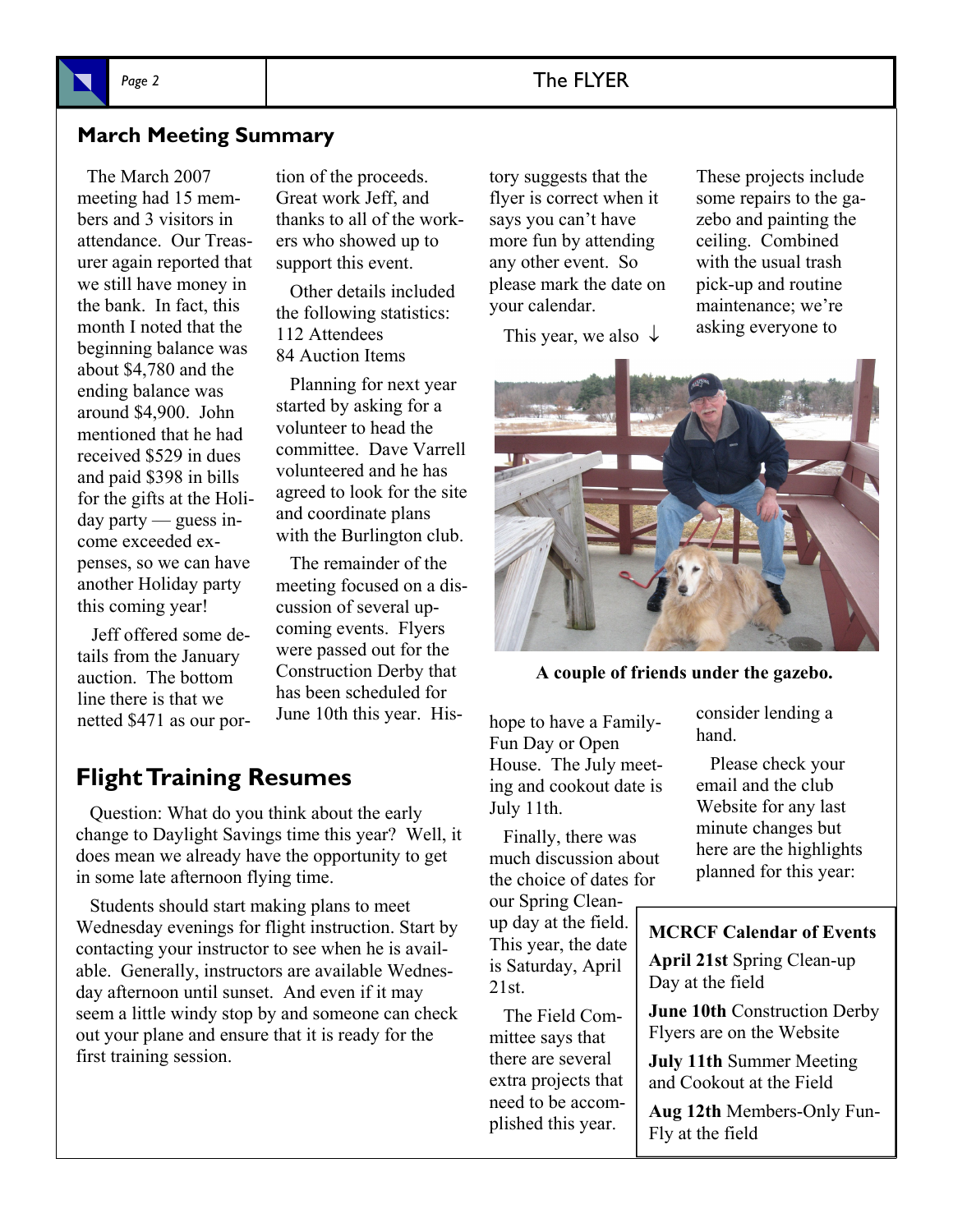# **I've Been Looking At Another Website (Cont.)**

 Last month I mentioned this Website I was reading, and talked a bit about the Power Curve. The Website I'm talking about is called "See How It Flies" and can be found here: http:// www.av8n.com/how

 Let me begin this discussion with two question. 1) What did the Wright Brothers use a stick and a piece of yarn to measure? And 2) Most aircraft do not have an instrument to display this flight parameter, even though sensor data may be used by the Auto Pilot system? Answer: Angle of Attack.

 Angle of Attack is defined as the angle between your wing and the relative air hitting the leading edge. The Wright Brothers piece of yarn attached to the end of a short stick protruding from the leading edge of the wing made an ideal Angle of Attack sensor.

 Angle of Attack is so important, because it is the dominant factor that will effect how your plane flies. We all know how difficult it is to fly a model that

is not properly trimmed for level, hands-off flight. Well basically the process of finding the proper trim setting is one of using the elevator trim to change the model's Angle of Attack until it exhibits the desired level flight.

 Most of our ARF planes do not include main wing adjusters. I've recently been looking at a couple of Pattern planes and they are the exception. In fact the NSRCA's Aerobatic Trim Guide suggests that these wing incidence adjusters be set first.

 This NSRCA Trim Guide suggests that the pilot make a test flight and adjust the elevator trim to level flight at cruise speed. Then land and take a look at the elevator in relation to the main stabilizer. If the plane needed Up Elevator trim, then they suggest raising the leading edge on the main wing. And conversely, if the plane required Down Trim, then lower the leading edge on the main wing. By making these adjustments, you are basically setting the Angle of Attack that gives level flight with neutral elevator trim.

 As I said, most of our ARF planes do not have main wing adjusters, but if you have a plane that seems to require significant elevator trim (either Up or Down) you may want to consider adjusting the main wing anyway.

 So what else happens when we change the Angle of Attack? The first thing that comes to mind is that the plane will stall at a particular Angle of Attack. Most of us are familiar with this and know that if you keep pulling on the Angle of Attack control, the plane will eventually stall — you will recognize this condition when the nose suddenly drops and the plane starts to loose altitude rather quickly.

 As I mentioned earlier, most planes don't have an Angle of Attack instrument, so I guess this is one area where we're not at a big disadvantage over full scale pilots. In fact, we might even be at a slight advantage as long as we know what to look for when flying our models.

 Angle of Attack management during landing is one example that

comes to mind. When teaching new students how to land, we always mention that they need to keep the nose of the plane pointed down, and that they need to be very careful about pulling Up elevator. Know why?

 Well the answer is Angle of Attack. Because your plane is descending, the relative wind is coming at the wing from a low angle. As long as the nose of the plane is below level the Angle of Attack will result in positive lift and it will be impossible to stall. Raise the nose (Up Elevator) and the change in Angle of Attack can very quickly result in a dangerous, low altitude stall.

 On the other hand, as the plane approaches the runway, a small increase in the Angle of Attack will result in a lower airspeed and smoother landing. So once you've learned to use all four controls on landing, remember that the right stick actually controls airspeed and the left stick controls altitude. Just keep the changes small and smooth.